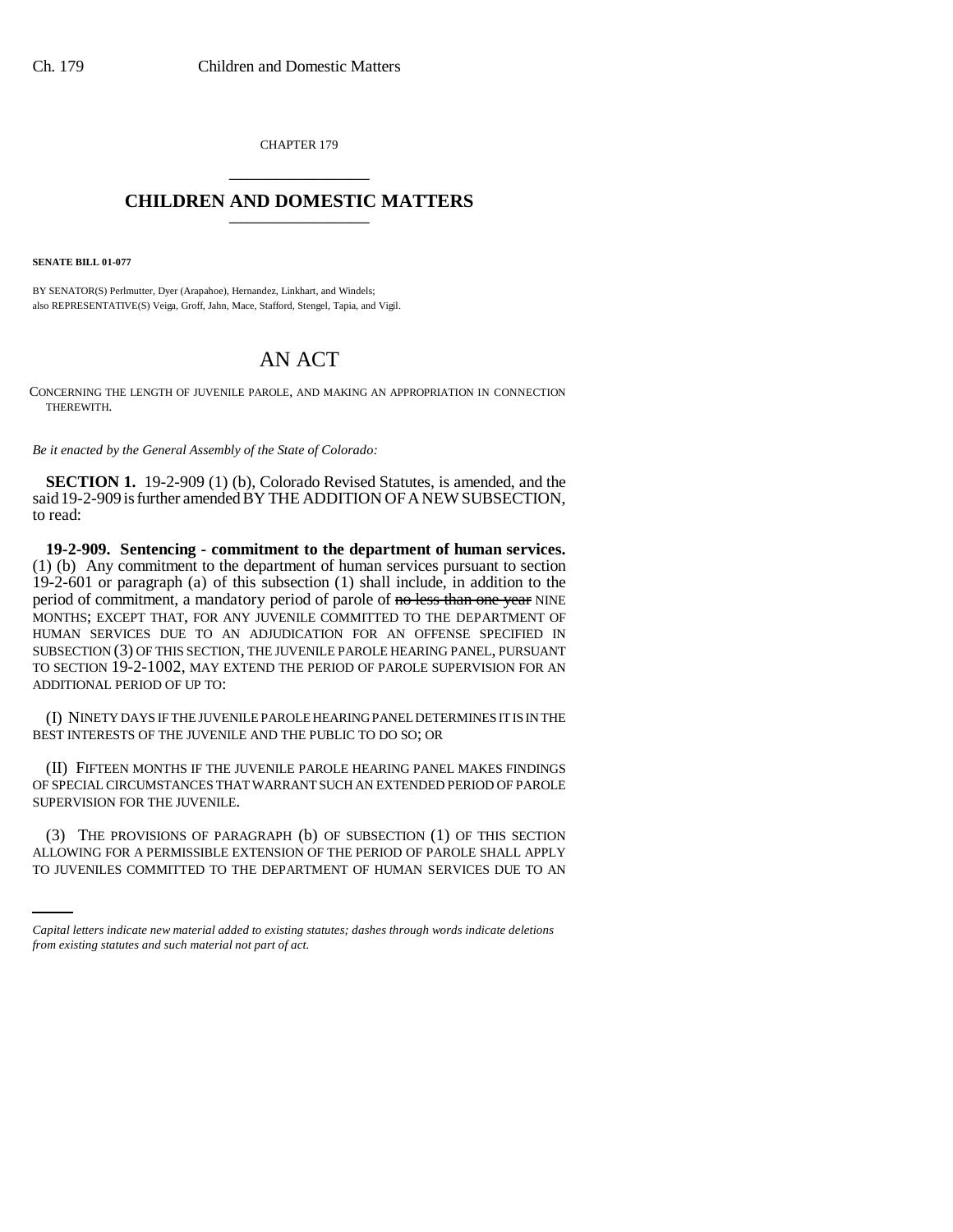ADJUDICATION FOR ONE OR MORE OF THE FOLLOWING OFFENSES:

(a) ANY OFFENSE SPECIFIED IN ARTICLE 3 OF TITLE 18 OR IN PART 3 OF ARTICLE 4 OF TITLE 18, C.R.S., THAT WOULD CONSTITUTE A FELONY IF COMMITTED BY AN ADULT;

(b) INCEST, AS DESCRIBED IN SECTION 18-6-301, C.R.S.;

(c) AGGRAVATED INCEST, AS DESCRIBED IN SECTION 18-6-302, C.R.S.;

(d) CHILD ABUSE, AS DESCRIBED IN SECTION 18-6-401, C.R.S., THAT WOULD CONSTITUTE A FELONY IF COMMITTED BY AN ADULT; OR

(e) ATTEMPT, CONSPIRACY, OR SOLICITATION TO COMMIT ANY OF THE OFFENSES SPECIFIED IN THIS SUBSECTION (3), WHICH ATTEMPT, CONSPIRACY, OR SOLICITATION WOULD CONSTITUTE A FELONY IF COMMITTED BY AN ADULT.

**SECTION 2.** 19-2-921 (6), Colorado Revised Statutes, is amended to read:

**19-2-921. Commitment to department of human services.** (6) Parole supervision of juveniles committed to the department of human services under section 19-2-601 or 19-2-907, as determined by the juvenile parole board, shall not exceed two years NINE MONTHS, except as otherwise provided by statute.

**SECTION 3.** 19-2-1002 (5), Colorado Revised Statutes, is amended to read:

**19-2-1002. Juvenile parole.** (5) (a) If the hearing panel or the board determines that parole should be granted, the hearing panel shall establish NINE MONTHS as the length of the parole supervision. a period of time equal to the duration of the juvenile's commitment or one year, whichever is longer. However, FOR A JUVENILE COMMITTED TO THE DEPARTMENT OF HUMAN SERVICES DUE TO AN ADJUDICATION FOR AN OFFENSE SPECIFIED IN PARAGRAPH (b) OF THIS SUBSECTION (5), the hearing panel may extend the period of parole supervision up to an additional:

(I) Ninety days if the hearing panel determines that it is in the best interests of the juvenile and the public to do so; OR

(II) FIFTEEN MONTHS IF THE HEARING PANEL MAKES FINDINGS OF SPECIAL CIRCUMSTANCES THAT WARRANT SUCH AN EXTENDED PERIOD OF PAROLE SUPERVISION FOR THE JUVENILE.

(b) THE PROVISIONS OF PARAGRAPH (a) OF THIS SUBSECTION (5) ALLOWING FOR EXTENSION OF THE PERIOD OF PAROLE SHALL APPLY TO JUVENILES COMMITTED TO THE DEPARTMENT OF HUMAN SERVICES DUE TO AN ADJUDICATION FOR ONE OR MORE OF THE FOLLOWING OFFENSES:

(I) ANY OFFENSE SPECIFIED IN ARTICLE 3 OF TITLE 18 OR IN PART 3 OF ARTICLE 4 OF TITLE 18, C.R.S., THAT WOULD CONSTITUTE A FELONY IF COMMITTED BY AN ADULT;

(II) INCEST, AS DESCRIBED IN SECTION 18-6-301, C.R.S.;